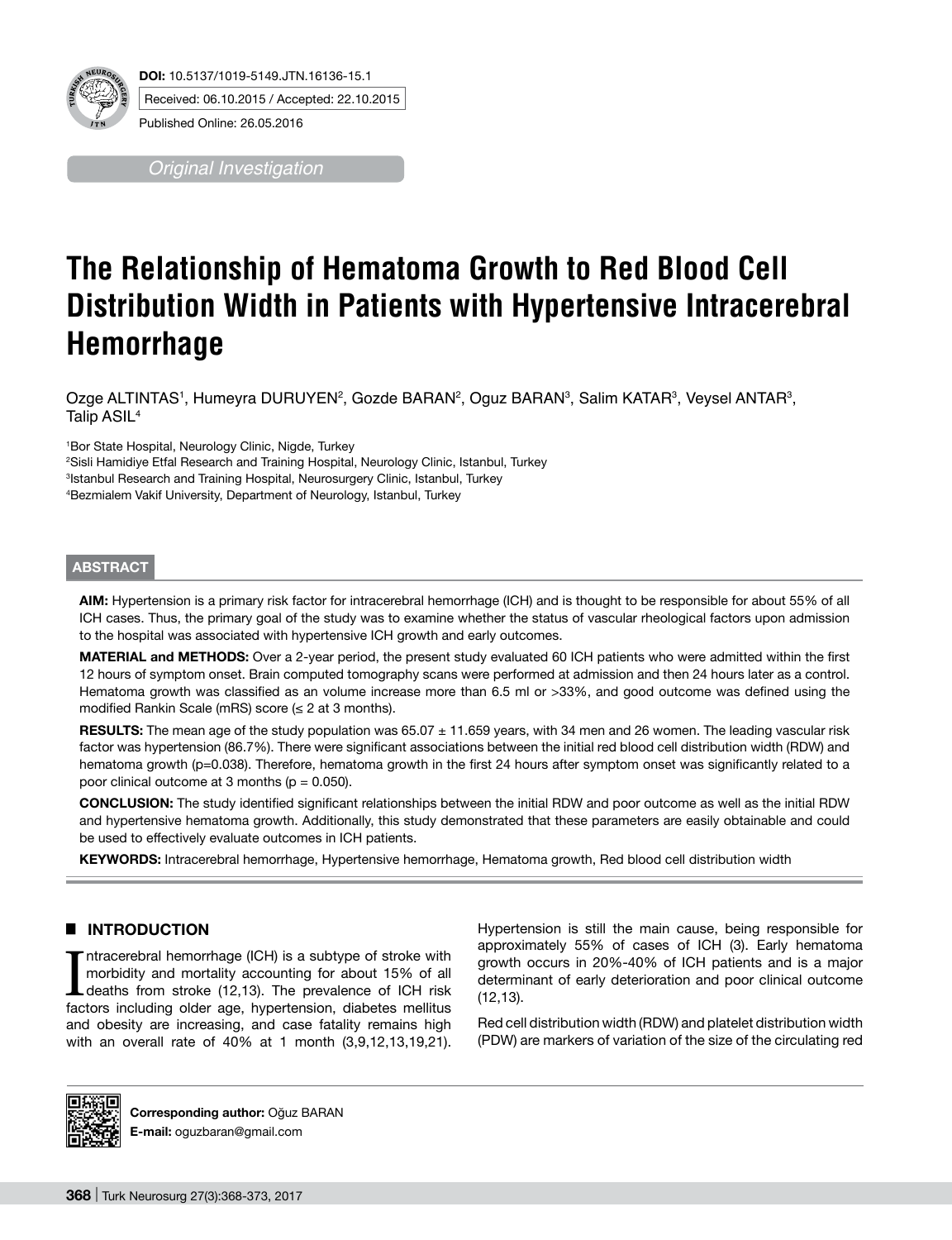blood cells and platelets. Due to the lack of knowledge about their prognostic significance, RDW and PDW were ignored previously. Since rheologic parameters can be determined with a simple and low-cost analysis, we consider that it will be useful in risk evaluation of ICH patients.

The purpose of this study was to examine whether rheologic factors are associated with ICH growth and early clinical outcome.

## █ **MATERIAL and METHODS**

This retrospective case series was conducted at the Neurology Clinic of Bezmialem Vakif University Medical School Hospital. All information was extracted from the hospital medical records. The Ethics Committee at Bezmialem Vakif University approved all described procedures.

During the two–year period (May 2011 to August 2013), we evaluated 60 patients who were admitted to our clinic in the first 12 hours after symptom onset from a cohort of approximately 1300 stroke patients. We selected patients who had undergone the first brain computed tomography (CT) at less than 12 hours and the second, follow-up brain CT at 24 hours after symptom onset. The first brain CT was immediately performed at admission to the emergency room (ER).

A blood sample was obtained from all patients included in the study for routine complete blood count (CBC), routine biochemical tests, CRP and coagulation tests (International Normalized Ratio-INR) following admission to the ER. RDW, PDW and mean platelet volume (MPV) were obtained from CBC.

Detailed data were recorded for each patient including demographics, medical history, vascular risk factors, stroke severity at admission (by means of the National Institutes of Health Stroke Scale – NIHSS), laboratory testing, imaging data and treatment.

Patient characteristics included age, sex, prior history of stroke, history of congestive heart disease and coronary artery disease, cardiovascular risk factors, admission glucose level, admission systolic/diastolic blood pressures, admission serum creatinine (Cr) level, admission INR, initial NIHSS and mRS scores, presence of underlying hemostatic abnormalities, and taking anticoagulant or antithrombotic agents. Cardiovascular risk factors were defined as: (1) hypertension, history of using antihypertensive agents, systolic blood pressure (SBP) ≥140 mmHg or diastolic blood pressure (DBP)  $\geq$  90 mmHg before or after  $\geq 2$  weeks after stroke onset; (2) diabetes mellitus, use of hypoglycemic agents, random glucose level ≥200 mg/dl or glycosylated hemoglobin ≥6.5% on admission; (3) hyperlipidemia, use of antihyperlipidemic agents or a serum LDL level ≥140 mg/dl on admission; and (4) current smoking and alcohol intake.

We evaluated the initial brain CT to calculate the baseline ICH volume. ICH volumes were measured using the "abc method". The "abc method" uses the Formula  $(a \times b \times c)/2$ , in which *a* is the largest diameter of the hematoma in the CT slice with the largest area of ICH; *b* is the largest diameter of

the hemorrhage perpendicular to line *a*; and *c* is the number of slices with hematoma times the slice thickness and yields hematoma volume in  $cm<sup>3</sup>(11)$ . We also evaluated the presence of intraventricular hemorrhage and cerebral shift at initial and control CT. Hematoma growth was defined as described in recent studies as absolute growth greater than 6.5 ml or a relative growth of more than 33% from initial CT to follow-up CT (2,4).

All patients were followed up at the outpatient clinic at the first and third month after discharge. On admission to ER, stroke severity was assessed using the National Institutes of Health Stroke Scale (NIHSS). Functional outcome was examined with the modified Rankin scale (mRS) score at the first and third month after discharge. Functional independence and good outcome were defined as a mRS score  $\leq 2$  at 3 months.

All statistical analyses were performed using IBM SPSS Statistics 20 (USA) and the Microsoft Office Excel Software. The Fisher exact test and Student's t-test were used to analyze significant differences between the group with low RDW values and the group with high RDW values. Age and test values were all expressed as means  $\pm$  standart deviations (SD). For all tests, a two-tailed p value <0.05 was considered to indicate statistical significance with confidence intervals (CI) of 95%. A receiver operating characteristic (ROC) curve was constructed to determine the area under the curve (AUC), sensitivity, and specificity of the baseline RDW and PDW value for predicting hematoma growth at 12 hours and the outcome.

## █ **RESULTS**

The patients were divided into 2 groups on the basis of a RDW level cut-off value of 13.85 based on the ROC curve. Consequently, we categorized our cohort into two groups: one group with a RDW >13.85 containing 24 patients and a second group with a RDW <13.85 containing 36 patients. Differences in the baseline clinical and laboratory characteristics in patients with low and high RDW values are listed in Table I. The mean age of the study population was  $65.07 \pm 11.659$  years with 34 men and 26 women. Among our study population, the leading vascular risk factor was hypertension (86.7%) and we also had 14 patients who were taking antithrombotic agents.

Hematoma growth was detected in 19 patients (Table II). In our study population, we determined that the most common hematoma location was the basal ganglia region (27 patients). When we compared initial hematoma volume and hematoma volume at 24 hours with vascular risk factors, no significant relationship could be detected between them.

Similarly, we could not find statistically any significant relationship between initial blood parameters of the patients and initial hematoma volume, and hematoma volume at 24 hours. We determined a statistically significant relationship between patients who had Vitamin K antagonist (VKA) and aspirin use in their history and hematoma growth (p=0.047). We detected a statistically significant relationship between hematoma growth and RDW, which was one of the initial blood parameters of patients (p=0.038) (Table III). Initial hematoma volume and hematoma volume at 24 hours did not provide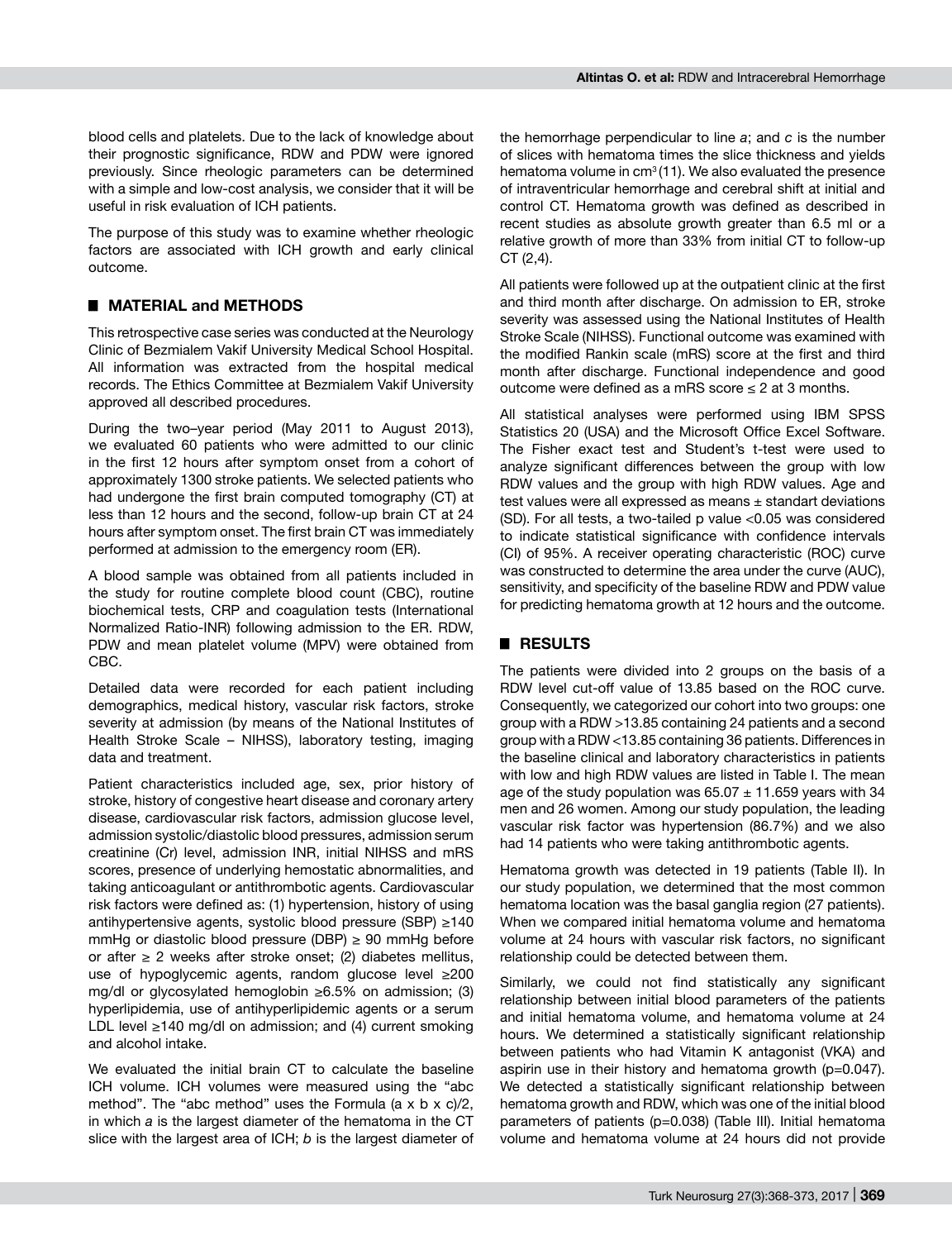any significant data about hematoma growth (respectively: p=0.394; p=0.577). No significant relationship was detected between initial NIHSS value and hematoma growth measured at the  $24<sup>th</sup>$  hour (p=0.420).

We found a statistically significant relationship between initial NIHSS value and hypertension as a vascular risk factor ( $p=$ 0.044). The stroke was more serious in patients presenting with diagnosis of hypertension. A significant relationship with the other risk factors was not detected. Similarly, we did not observe any relationship between initial NIHSS value and initial blood parameters.

Among our study population, mRS score at 3 months was 0-2 in 34 patients, mRS score was 3-5 in 17 patients, mRS

score was 6 in 5 patients. No significant relationship could be detected between vascular risk factors and the mRS score in the first month. We found a statistically significant relationship between the third month mRS score and the history of coronary artery disease (CAD) as a vascular risk factor ( $p=$ 0.046).

Moreover, functional addiction was observed in patients presenting with a diagnosis of CAD at the 3<sup>rd</sup> month. mRS score at the 3<sup>rd</sup> month was found to be significant between patients with higher initial SBP value (p=0.033). The relationship between initial PDW value and mRS score (0-2) at the  $3<sup>rd</sup>$  month (p=0.047) was found to be significant.

# **Table I:** Baseline Characteristics of the Patients at Admission

|                                                    | <b>Patients</b>          |                     |                           |          |  |
|----------------------------------------------------|--------------------------|---------------------|---------------------------|----------|--|
|                                                    | All $(n=60)$             | RDW<13.85 (n=36)    | RDW>13.85 (n=24)          | p value* |  |
| <b>Demographics</b>                                |                          |                     |                           |          |  |
| Age <sup>*</sup> (years)                           | $65.07 \pm 11.65(36-90)$ | 64.67±12.25 (36-90) | $65.67 \pm 10.92$ (42-83) | .500     |  |
| Sex                                                |                          |                     |                           | .132     |  |
| Female                                             | 34 (43.3)                | 13 (36.1)           | 13 (54.2)                 | NA.      |  |
| Male                                               | 26 (56.7)                | 23 (63.9)           | 11 (48.8)                 | NA       |  |
| <b>Medical and drug history</b>                    |                          |                     |                           |          |  |
| Hypertension                                       | 52 (86.7)                | 31(86.5)            | 21 (87.5)                 | .598     |  |
| Diabetes Mellitus                                  | 12 (20)                  | 5(13.9)             | 7 (29.2)                  | .132     |  |
| Hyperlipidemia                                     | 9(15)                    | 8(22.2)             | 1(4.2)                    | .055     |  |
| Congestive Heart Failure                           | 1(1.7)                   | 0                   | 1(4.2)                    | .400     |  |
| Coronary Artery Disease                            | 10(16.7)                 | 6(16.7)             | 4(16.7)                   | .643     |  |
| Previous Stroke/Transient Ischemic<br>Attack (TIA) | 7(11.7)                  | 4(11.1)             | 3(12.5)                   | .456     |  |
| <b>Current Smoking</b>                             | 6(10)                    | 3(8.3)              | 3(12.5)                   | .456     |  |
| Bleeding history                                   | 4(6.7)                   | 1(2.8)              | 3(12.5)                   | .171     |  |
| Taking antithrombotic drugs                        | 14 (23.3)                | 7(19.4)             | 7(29.3)                   | .372     |  |

*Data in parantheses are percentages, unless otherwise specified.*

 $\dot{p}$  Data are the mean  $\pm$  SD. Data in parantheses are the range

*\* NA indicates not applicable.*

#### **Table II:** Neuroimaging Database of Population RDW>13.85 and RDW<13.85

|                                                         | <b>Patients</b>             |                           |                           |          |  |
|---------------------------------------------------------|-----------------------------|---------------------------|---------------------------|----------|--|
| Neuroimaging                                            | All $(n=60)$                | RDW<13.85 (n=36)          | RDW>13.85 (n=24)          | p value* |  |
| Initial Hematoma Volume <sup>*</sup> (cm <sup>3</sup> ) | $26.12 \pm 46.7$ (1-313)    | $17.11 \pm 17.54$ (1-75)  | 39.64±69.41 (1-313)       | .441     |  |
| Control Hematoma Volume* (cm <sup>3</sup> )             | $32.95 \pm 51.197(1 - 315)$ | $19.81 \pm 22.31$ (1-113) | $52.66 \pm 72.73$ (2-315) | .406     |  |
| Hematoma Growth                                         | 19 (31.7)                   | 8(22.2)                   | 11 (45.8)                 | .038     |  |

*Data in parantheses are percentages, unless otherwise specified.*

<sup>C</sup>*Data are the mean ± SD. Data in parantheses are the range* 

*\* NA indicates not applicable.*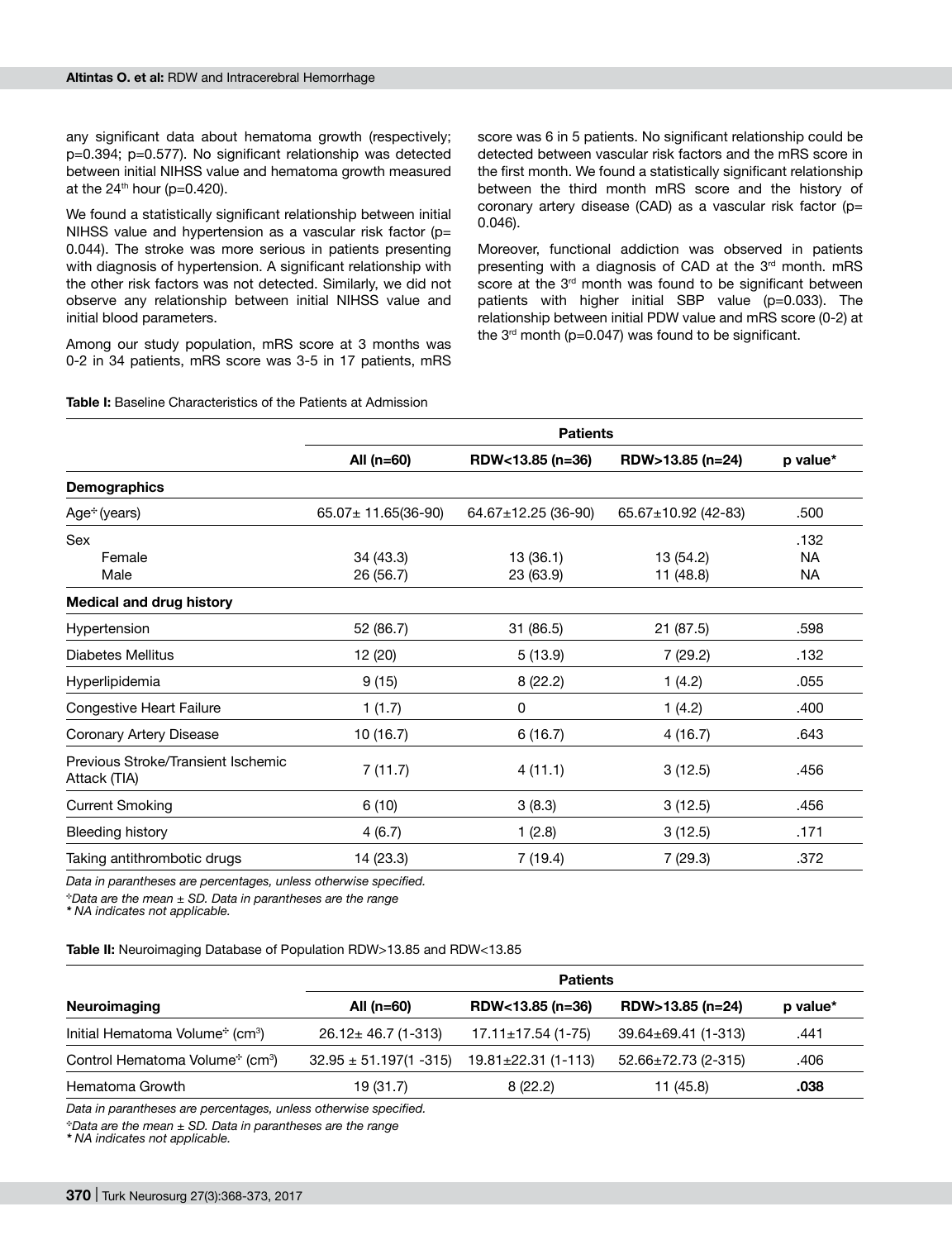#### **Table III:** Baseline Clinical and Laboratory Parameters of the Patients at Admission

|                                                     | <b>Patients</b>                 |                                      |                                      |          |  |  |
|-----------------------------------------------------|---------------------------------|--------------------------------------|--------------------------------------|----------|--|--|
|                                                     | All $(n=60)$                    | RDW<13.85 (n=36)                     | RDW>13.85 (n=24)                     | p value* |  |  |
| <b>Clinical and laboratory parameters</b>           |                                 |                                      |                                      |          |  |  |
| NIHSS on presentation*                              | $7.97 + 5.86$<br>$(7-25)$       | $7.97 + 5.86$<br>$(0-25)$            | $9.83 + 5.03$<br>$(2 - 20)$          | .195     |  |  |
| Systolic Blood Pressure*<br>(mmHg) at admission     | 150.02±32.73<br>$(80-240)$      | 180.30±36.57<br>$(120-170)$          | 178.70±29.74<br>$(110-230)$          | .857     |  |  |
| Diastolic Blood Pressure<br>(mmHg) at admission*    | 79.3±13.463<br>$(40-110)$       | $92.27 \pm 19.92$<br>$(50-145)$      | $94.35 \pm 13.76$<br>$(60-120)$      | .647     |  |  |
| Glucose (mg/dl) at admission*                       | 159.84±72.56<br>$(88-447)$      | 131.79±50.96<br>$(85-329)$           | 138.54±66.99<br>$(80-357)$           | .680     |  |  |
| Creatinine (mg/dl) at admission*                    | $0.95 \pm 0.64$<br>$(1-5)$      | $0.82 \pm 0.15$<br>$(1-1)$           | $1.15 \pm 0.96$<br>$(1-5)$           | .108     |  |  |
| Blood Urine Nitrogen (BUN) (mg/dl)<br>at admission* | $17.33 + 6.27$<br>$(5-40)$      | $16.14 \pm 4.39$<br>$(5-25)$         | $19.06 + 8.09$<br>$(7-40)$           | .117     |  |  |
| C-Reactive Protein (CRP) (mg/dl) at<br>admission*   | $0.68 + 0.87$<br>$(0-4)$        | $0.45 + 0.50$<br>$(0-2)$             | $0.99 + 1.16$<br>$(0-4)$             | .042     |  |  |
| INR at admission                                    | $1.32 \pm 0.86$<br>$(1-6)$      | $1.27 \pm 0.74$<br>$(1-4)$           | $1.39 + 1.04$<br>$(1-6)$             | .652     |  |  |
| Haemoglobin (Hb). (g /dl) <sup>+</sup>              | $13.5 + 1.93$<br>$(7.9 - 17.3)$ | $14.19 \pm 1.55$<br>$(9.60 - 17.30)$ | $12.47 \pm 2.02$<br>$(7.90 - 16.10)$ | .001     |  |  |
| Platelet count. (10 <sup>3</sup> /µl) <sup>*</sup>  | 247.6±65.48<br>$(110-450)$      | 244.44±63.76<br>$(110-440)$          | $252.33+69.10$<br>$(141 - 450)$      | .657     |  |  |
| RDW (%) <sup>*</sup>                                | 14.06±2.14<br>$(10.50 - 25.7)$  | 12.96±0.68<br>$(10.50 - 13.80)$      | $19.67 \pm 2.51$<br>$(13.90 - 25.7)$ | $-.000$  |  |  |
| $MPV(f)$ <sup>*</sup>                               | $9.73 \pm 1.14$<br>$(7.70-13)$  | $9.66 \pm 1.21$<br>$(7.70-13)$       | $9.85 \pm 1.05$<br>$(7.80 - 11.70)$  | .515     |  |  |
| PDW(fl) <sup>+</sup>                                | $14.23 \pm 3.08$<br>$(9-22)$    | 14.06±3.17<br>$(9-22)$               | $14.49 \pm 2.97$<br>$(9.80 - 20.80)$ | .601     |  |  |

*Data in parantheses are percentages, unless otherwise specified.* <sup>\*</sup>Data are the mean  $\pm$  SD. Data in parantheses are the range

*\* NA indicates not applicable.*

No significant relationship was determined between hematoma values of both the initial period and at 24 hours and mRS scores in the first month and third months (mRS for first month: p=0.478, p=0.188; mRS for third month: p=0.821, p=0.337). A significant relationship was detected between the severity of patient during the application and mRS score of the first month and third month ( $p = 0.014$ ). Therefore hematoma growth in the first 24 hours was significantly related to poor clinical outcome at the  $3<sup>rd</sup>$  month (p=0.050).

Hematoma growth in-group cut-off value was measured as 13.85 for RDW. Sensitivity was 57%, specificity was 68% and AUC was 0.641 on the basis of the ROC curve. The cut-off value was 14.65 for PDW, sensitivity was 59%, specificity was 63% and AUC was 0.657 on the basis of the ROC curve.

# █ **DISCUSSION**

Intracerebral hemorrhage is a subtype of stroke with morbidity and mortality accounting for about 15% of all deaths from stroke (2,3,12,16). Hypertension is still the main cause, being responsible for approximately 55% of cases of ICH. Cerebral amyloid angiopathy is the other major cause of primary ICH in the elderly (3,12). The most common sites of hypertensive ICH are the cerebral hemispheres, basal ganglia, thalamus, brain stem (predominantly the pons) and cerebellum (3,10).

The association between RDW and increased ischemic events in patients with cardiovascular disease is well known and there have been a few studies on its relation to bleeding events. However, its relation to bleeding events in patient with cerebrovascular disease has not been established. In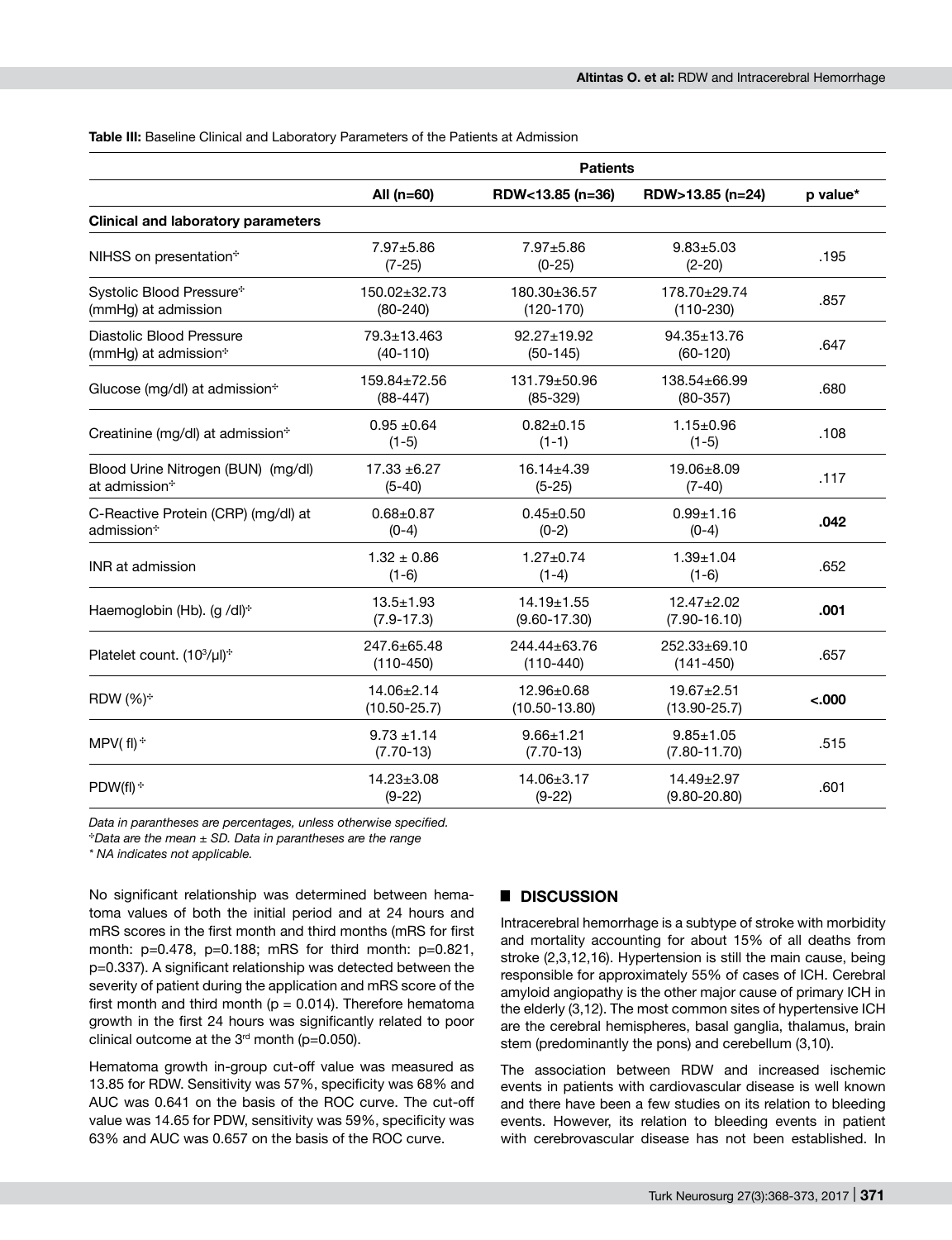our study, RDW was a predictor of hematoma growth in ICH patients.

RDW and PDW are markers of variation of the size of the circulating red blood cells and platelets. Due to the lack of knowledge about their prognostic significance, RDW and PDW were ignored previously. It has been speculated that RDW is a marker of chronic health status but recent studies have shown that elevated RDW may also reflect recent hemorrhage (14). Since rheologic parameters depend on a simple and low cost analysis, we believe that these parameters will be useful in the risk evaluation of ICH patients.

García et al. (7,10) have described in detail the sequential histologic changes that take place in the hematoma to investigate the ICH-inflammation relationship. RDW may have a role in the pathogenesis by inflammation (6). Possible mechanisms may include the fact that higher levels of RDW may reflect an underlying inflammatory state, which is related to poor patient outcomes (17). Inflammatory cytokines and neurohumoral mediators are activated in acute and chronic cardiovascular diseases. Inflammatory cytokines have been found to suppress the maturation of erythrocytes, and the increased immature erythrocytes may therefore reflect higher RDW levels (15). Admission RDW (aRDW) has recently been shown to predict mortality in trauma patients by an unclear mechanism (14).

Ani and Owbiagele showed that the mean RDW was significantly higher among persons with stroke compared to individuals without stroke (1, 20). Ye et al. found a 10% greater risk of mortality for a 1% increase in RDW for patients with peripheral arterial disease (23). Gonçalves et al. showed that RDW was associated with higher in-hospital mortality and was an independent predictor of in hospital major bleeding in a population of patients with non-ST elevation acute coronary syndromes (8). Similar results were found in an another study (18). Fatemi et al. found that RDW was independently associated with in-hospital major bleeding in 6.689 patients undergoing PCI after adjustment for major covariates of bleeding (5). In our study, we demonstrated that a greater admission RDW value was independently associated with hypertensive hematoma growth in the first 12 hours.

PDW is a potentially useful marker for the early diagnosis of thromboembolic disease. PDW is easily measured with platelet indices, which increase during platelet activation. Varasteh-Ravan and colleagues found the desired cut-off point of PDW to predict the no-resolution of ST- segment 12.85 fl with 71.2% sensitivity and 83.6% specificity (22). In our study we found that PDW value is significantly related with morbidity at the 3<sup>rd</sup> month.

# █ **LIMITATIONS**

High RDW values may indicate accelerated red blood cell destruction, nutritional deficiency (folic acid or vitamin B12), a proinflammatory state or renal dysfunction that impairs erythropoiesis and RBC maturation. Levels of erythropoietin, iron, folic acid or vitamin B12 were not included in our analysis.

## █ **CONCLUSION**

RDW and PDW are inexpensive and powerful prognostic factors routinely reported as a part of CBC and could therefore be a useful risk assessment tool in different clinical settings. Future studies are needed to externally cross-validate our findings in a larger prospective cohort of hypertensive ICH patients.

## █ **REFERENCES**

- 1. Ani C, Ovbiagele B: Elevated red blood cell distribution width predicts mortality in persons with known stroke. J Neurol Sci 277: 103–108, 2009
- 2. Broderick JP, Diringer MN, Hill MD, Brun NC, Mayer SA, Steiner T, Skolnick BE, Davis SM: Determinants of intracerebral hemorrhage growth: An exploratory analysis. Stroke 38: 1072- 1075, 2007
- 3. Chakrabarty A, Shivane A: Pathology of intracerebral hemorrhage. ACNR 8(1): 20-21, 2008
- 4. Demchuk AM, Dowlatshahi D, Rodriguez-Luna D, Molina CA, Blas YS, Dzialowski I, Kobayashi A, Boulanger JM, Lum C, Gubitz G, Padma V, Roy J, Kase CS, Kosior J, Bhatia R, Tymchuk S, Subramaniam S, Gladstone DJ, Hill MD, Aviv RI, PREDICT/Sunnybrooke ICH CTA study group: Prediction of hematoma growth and outcome in patients with intracerebral hemorrhage using the CT-angiography spot sign (PREDICT): A prospective observational study. Lancet Neurol 11: 307–314, 2012
- 5. Fatemi O, Torguson R, Chen F, Ahmad S, Badr S, Satler LF, Pichard AD, Kleiman NS, Waksman R: Red cell distribution width as a bleeding predictor after percutaneous coronary intervention. Am Heart J 166: 104-109, 2013
- 6. Fukuta H, Ohte N, Mukai S, Saeki T, Asada K, Wakami K, Kimura G: Elevated plasma levels of B-type natriuretic peptide but not C-reactive protein are associated with higher red cell distribution width in patients with coronary artery disease. Int Heart J 50: 301–312, 2009
- 7. Garcia JH, Ho KL, Caccamo DV: Intracerebral hemorrhage: Pathology of selected topics. In: Kase CS, Caplan LR (eds), Intracerebral Hemorrhage. Boston: Butterworth-Heinemann, 1994: 45-50
- 8. Gonçalves S, Ferreira Santos J, Amador P, Rassi L, Rodrigues AR, Seixo F, Neves Soares L: Impact of red blood cell distribution width on risk for bleeding events in patients with non-ST elevation acute coronary syndromes. Rev Port Cardiol 32: 27-33, 2013
- 9. Howard G, Cushman M, Howard VJ, Kissela BM, Kleindolfer DO, Moy CS, Switzer J, Woo D: Risk factors for intracerebral hemorrhage. The reasons for geographic and racial differences in stroke (REGARDS) study. Stroke 44:1282-1287, 2013
- 10. Kase CS, Mohr JP, Caplan LR: Intracerebral hemorrhage. In: Mohr JP, Wolf PA, Grotta JC, Moskowitz MA, Mayberg MR, von Kummer R (eds), Stroke. Elsevier, 2011: 327-376
- 11. Kothari RU, Brott T, Broderick JP, Barsan WG, Sauerbeck LR, Zuccarello M, Khoury J: The ABCs of measuring intracerebral hemorrhage volumes. Stroke 27:1304, 1996